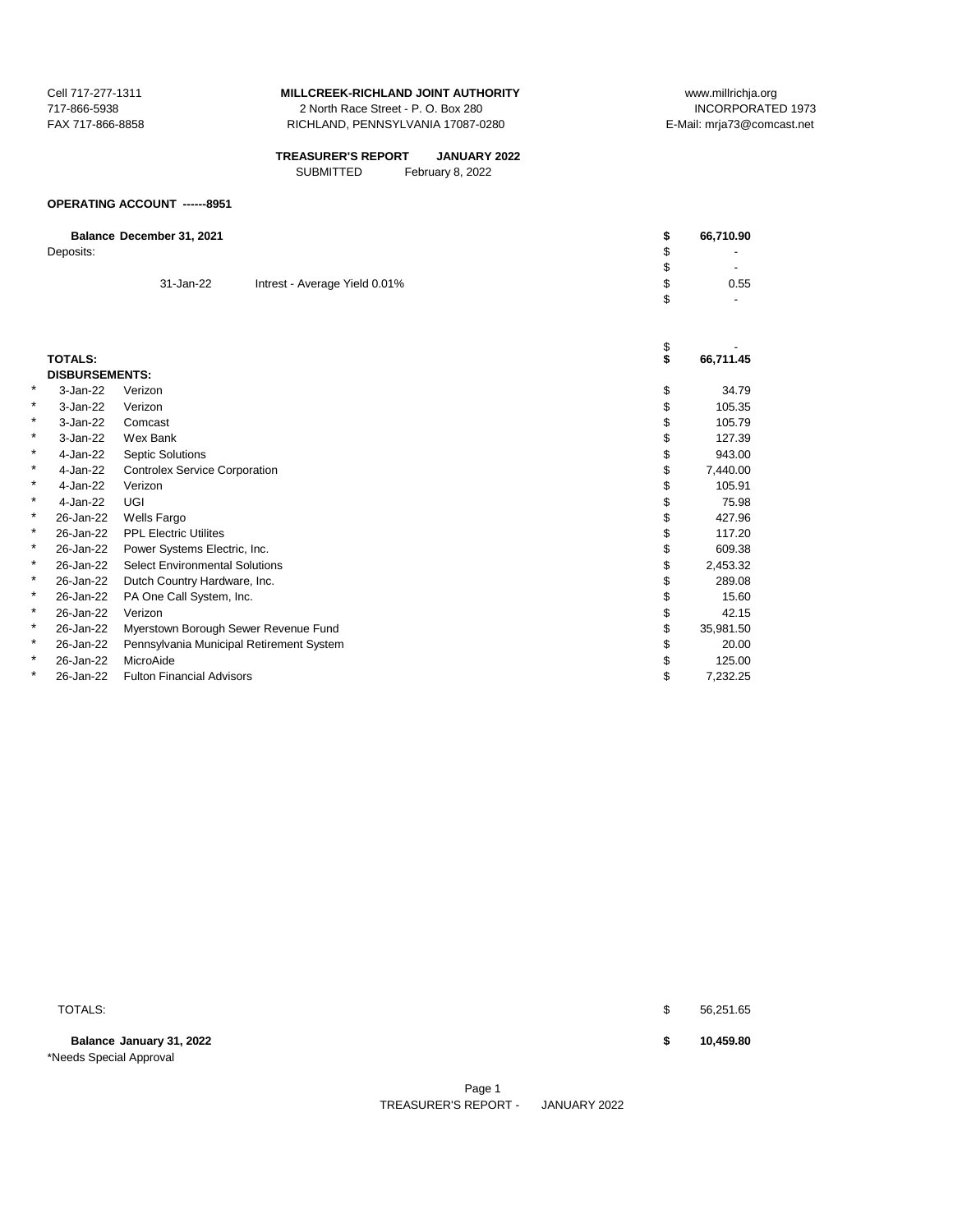## **PAYROLL ACCOUNT ------8944**

| Deposits:             | Balance December 31, 2021 |                               | \$<br>\$ | 10,194.37         |
|-----------------------|---------------------------|-------------------------------|----------|-------------------|
| <b>TOTALS:</b>        | 31-Jan-22                 | Intrest - Average Yield 0.01% | \$<br>\$ | 0.09<br>10,194.46 |
|                       |                           |                               |          |                   |
| <b>Disbursements:</b> |                           |                               |          |                   |
| 31-Jan-22             | <b>PAUC</b>               |                               | \$       | 66.31             |
| 31-Jan-22             | PA STATE QUARTERLYTAX     |                               | \$       | 150.75            |
| 31-Jan-22             | 941 FEDERAL TAX           |                               | \$       | 1,459.90          |
|                       | 31-Jan-22 JAN KLAUS       |                               | \$       | 408.15            |
| 31-Jan-22             | <b>JAN KLAUS</b>          |                               | \$       | 35.29             |
| 31-Jan-22             | <b>MAYBELLE MORGAN</b>    |                               | \$       | 519.94            |
| 31-Jan-22             | <b>MAYBELLE MORGAN</b>    |                               | \$       | 79.40             |
| 31-Jan-22             | <b>REBECCA SCHNOKE</b>    | - TREAS FEE ONLY              | \$       | 146.56            |
| 31-Jan-22             | <b>JOHN WOLGEMUTH</b>     |                               | \$       | 35.29             |
|                       | 31-Jan-22 ARTHUR WEALAND  |                               | \$       | 35.29             |
|                       |                           |                               | \$       |                   |
|                       |                           |                               | \$       |                   |
|                       |                           |                               | \$       |                   |
|                       |                           |                               | \$       |                   |
| <b>TOTALS:</b>        |                           |                               |          | 2,936.88          |
|                       | Balance January 31, 2022  |                               | \$       | 7,257.58          |

### **REVENUE ACCOUNT**

## **JONESTOWN BANK AND TRUST COMPANY (JBT) - ------1958**

| Balance December 31, 2021                      |                                                  | S  | 5,227.00   |
|------------------------------------------------|--------------------------------------------------|----|------------|
|                                                |                                                  |    |            |
| Deposits to JBT by Customers -<br>JANUARY 2022 |                                                  |    | 252,277.62 |
| SWEEP TO PLGIT Operating Account FROM JBT      |                                                  | S  | 166,548.93 |
|                                                |                                                  | \$ |            |
| <b>Disbursements:</b>                          | 1/7/2022 MAIN STREET CHECKS                      | \$ | 86.44      |
|                                                | 1/25/2022 MISC DEBIT - WATER INTO SEWER IN ERROR | \$ | 48.95      |
|                                                |                                                  | \$ |            |
| Balance January 31, 2022                       |                                                  | \$ | 90,820.30  |
| <b>ACCOUNT PAYABLE</b>                         |                                                  |    |            |
| John H Wolgemuth                               |                                                  | \$ | 35.29      |
| Arthur Wealand                                 |                                                  | \$ | 35.29      |
| James Bottomley -- > ABSENT JAN 2022 MTG       |                                                  | \$ |            |
| Jan D. Klaus                                   |                                                  |    | 35.29      |
| Maybelle Morgan                                |                                                  |    | 79.40      |
| Rebecca Schnoke -- > ABSENT JAN 2022 MTG       |                                                  |    | 146.56     |
|                                                |                                                  |    |            |
|                                                |                                                  |    |            |
|                                                |                                                  |    |            |
|                                                |                                                  |    |            |
|                                                |                                                  |    |            |
|                                                |                                                  |    |            |
|                                                |                                                  |    |            |
| <b>TOTALS:</b>                                 |                                                  |    | 331.83     |

Page 2 TREASURER'S REPORT - JANUARY 2022

## **PENNSYLVANIA LOCAL GOVERNMENT INVESTMENT TRUST (PLGIT)**

**PLGIT - Class -Operating Account - ------4010**